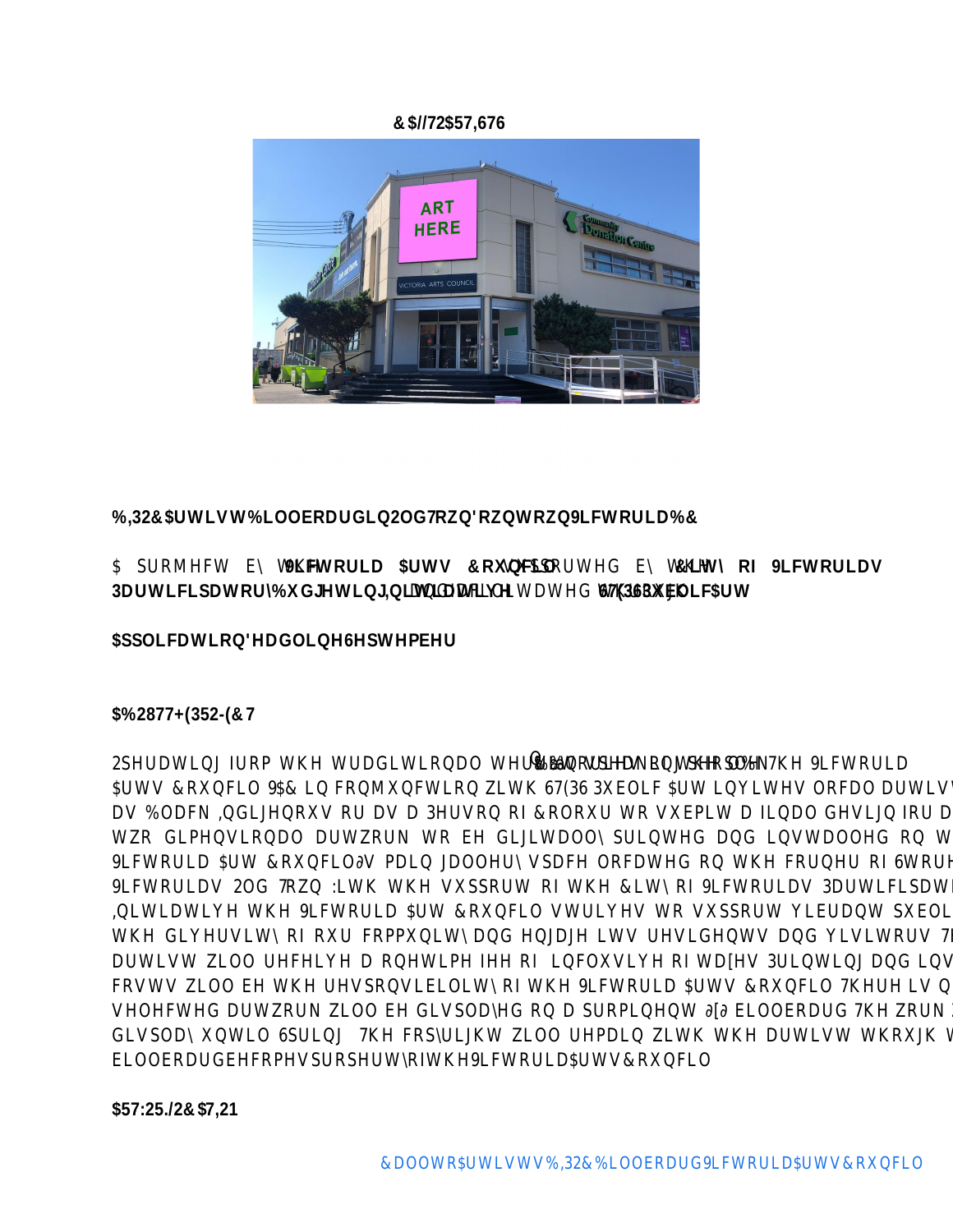As Old Town is a rapidly-developing neighbourhood, and earmarked as a future arts+tech hub, this BIPOC billboard will be an integral element reminding residents about the importance of civic-minded art and the City's commitment to social justice. The site for the artwork is located on the exterior of VAC's gallery in Old Town located on the corner of Store and Herald. The actual size of the printed work to be installed on the building is 10 feet by 10 feet.

## **SELECTION PROCESS**

The selection process of who will be awarded this commission will be led by a jury of BIPOC artists/curators/community members/business leaders.

## **HOW TO APPLY**

Applicants must be local Victoria-based artists who identify as BIPOC to qualify for this opportunity. Interested applicants must submit their artwork by September 01, 2022 at 11:59 PM PST. Submissions received after the deadline will not be accepted. Applications must be emailed to:

Collin Zipp Public Art Manager STEPS Public Art [collin@stepspublicart.org](mailto:collin@stepspublicart.org)

## **ELIGIBILITY**

Applicants must be local Victoria-based artists who identify as Black, Indigenous, or as a Person of Colour [BIPOC] to qualify for this opportunity. Must be 19 years or older or have written parent/guardian consent.

## **DESIGN CRITERIA**

The proposed artwork should address systemic barriers to inclusion in the visual arts and /or the lived experience of BIPOC artists in these territories. Proposals can be illustrated, painted, digital, photographic, collaged or any artwork that can be reproduced digitally for a two-dimensional support structure. We are looking for completed work, not a rough sketch. An Artist Statement must accompany the application.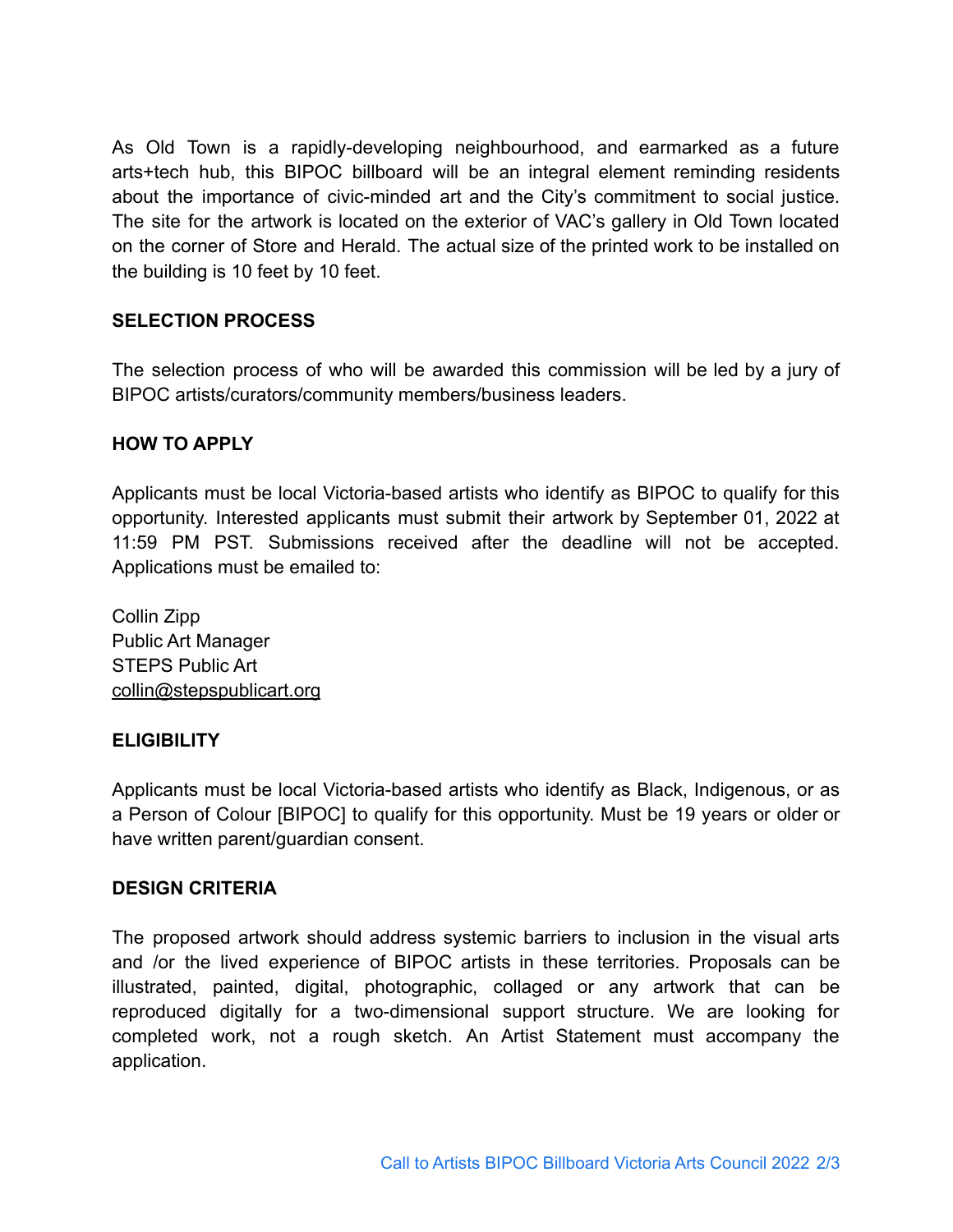## **PROJECT TIMELINE**

Call to Artists: May 2022 - August 2022 Deadline for Submissions: September 01, 2022 Selected Artist Notified: October 2022 Public Launch: December 2022

Artwork Installation: November/December 2022

# **PROPOSAL REQUIREMENTS**

This proposal requires completed artwork in JPG format no larger than 10 MB file. Final artwork for the successful candidate will require enlarging and must be provided electronically to the Victoria Art Council as a 600dpi CMYK JPG or TIFF, once selected. The file will be enlarged to the final 10' x 10 image. Artist to provide:

- Brief biography with self-identification, include artistic background or approach;
- Artistic CV or outline of related artistic experience;
- Artist statement (500 words or less);
- Finished visual proposal of artwork to scale, in JPG format no larger than 10 MB.

Contact STEPS' Public Art Manager, Collin Zipp with any questions: [collin@stepspublicart.org](mailto:collin@stepspublicart.org)

# **ABOUT THE VICTORIA ARTS COUNCIL**

Established in 1968, the Victoria Arts Council connects artists with audiences. A nonprofit charitable organization, the Victoria Arts Council works with hundreds of artists annually across multiple platforms, including ten community satellites, a professional gallery, a monthly lecture series, and a quarterly magazine. Vicartscouncil.ca

# **ABOUT STEPS PUBLIC ART**

STEPS Public Art is a registered non-profit that fosters dynamic and inclusive communities through public art and creative placemaking. We transform urban spaces into vibrant places through cultural planning, community arts and artist capacity building programs. Stepspublicart.org

**OPEN HOUSE** "Demystifying Public Art" online information session Wednesday 15 June, 6PM

<https://stepspublicart.zoom.us/j/86009108186?pwd=ZndCTnBCeEN3dk4wTVdiZzNjUEdUUT09>